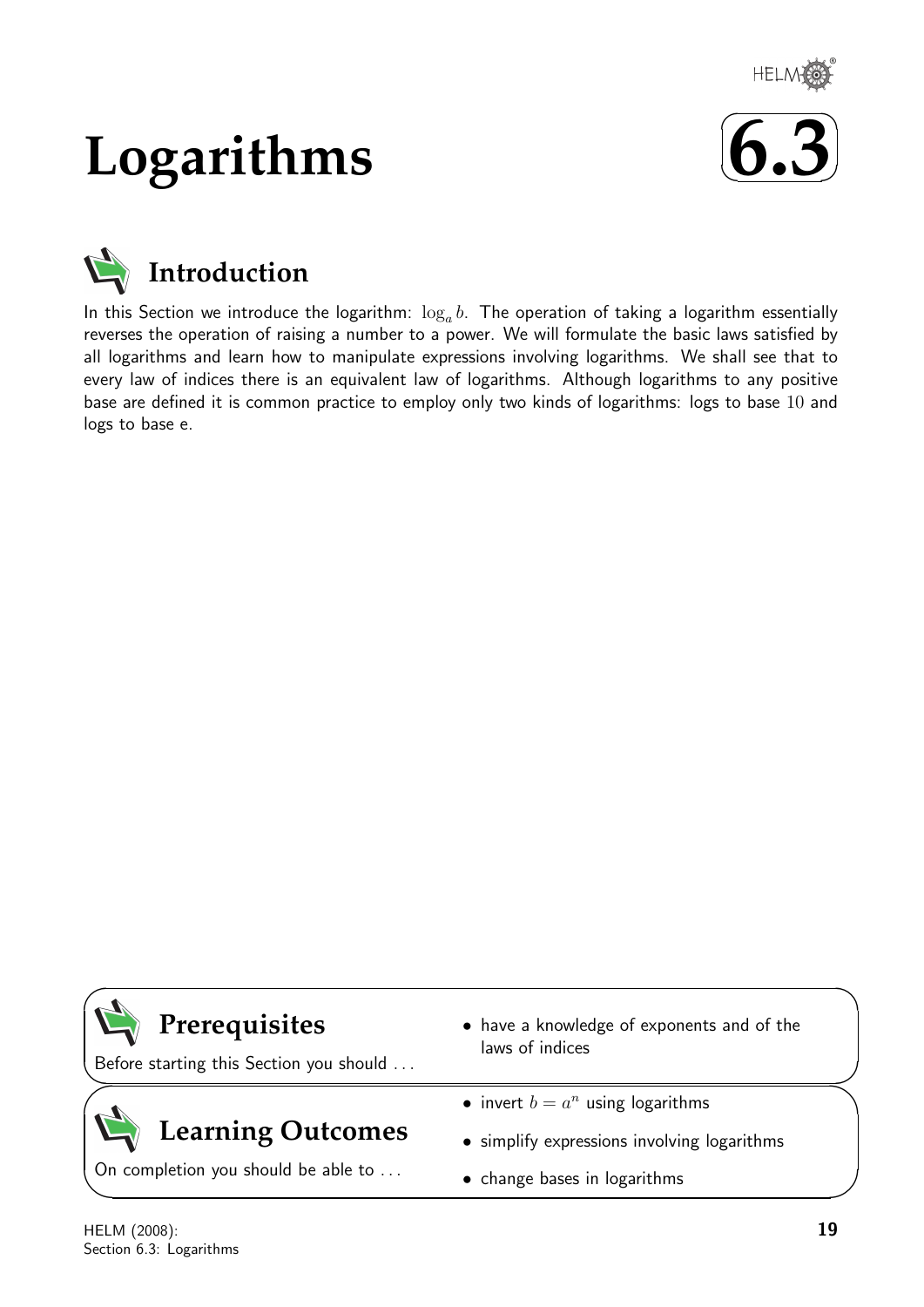## **1. Logarithms**

Logarithms reverse the process of raising a base 'a' to a power 'n'. As with all exponentials, the base should be a positive number.

If  $b = a^n$  then we write  $\log_a b = n$ .

Of course, the reverse statement is equivalent

If  $\log_a b = n$  then  $b = a^n$ 

The expression  $\log_a b = n$  is read

"The log to base  $a$  of the number  $b$  is equal to  $n$ "

The term "log" is short for the word logarithm.



#### Solution

(a) Since  $16 = 2^4$  then  $\log_2 16 = 4$ (b) Since  $16 = 4^2$  then  $\log_4 16 = 2$ (c) Since  $1000 = 10^3$  then  $log_{10} 1000 = 3$ (d) Since  $134.896 = 10^{2.13}$  then  $\log_{10} 134.896 = 2.13$ 

(e) Since  $8.41467 = e^{2.13}$  then  $\log_e 8.414867 = 2.13$ 

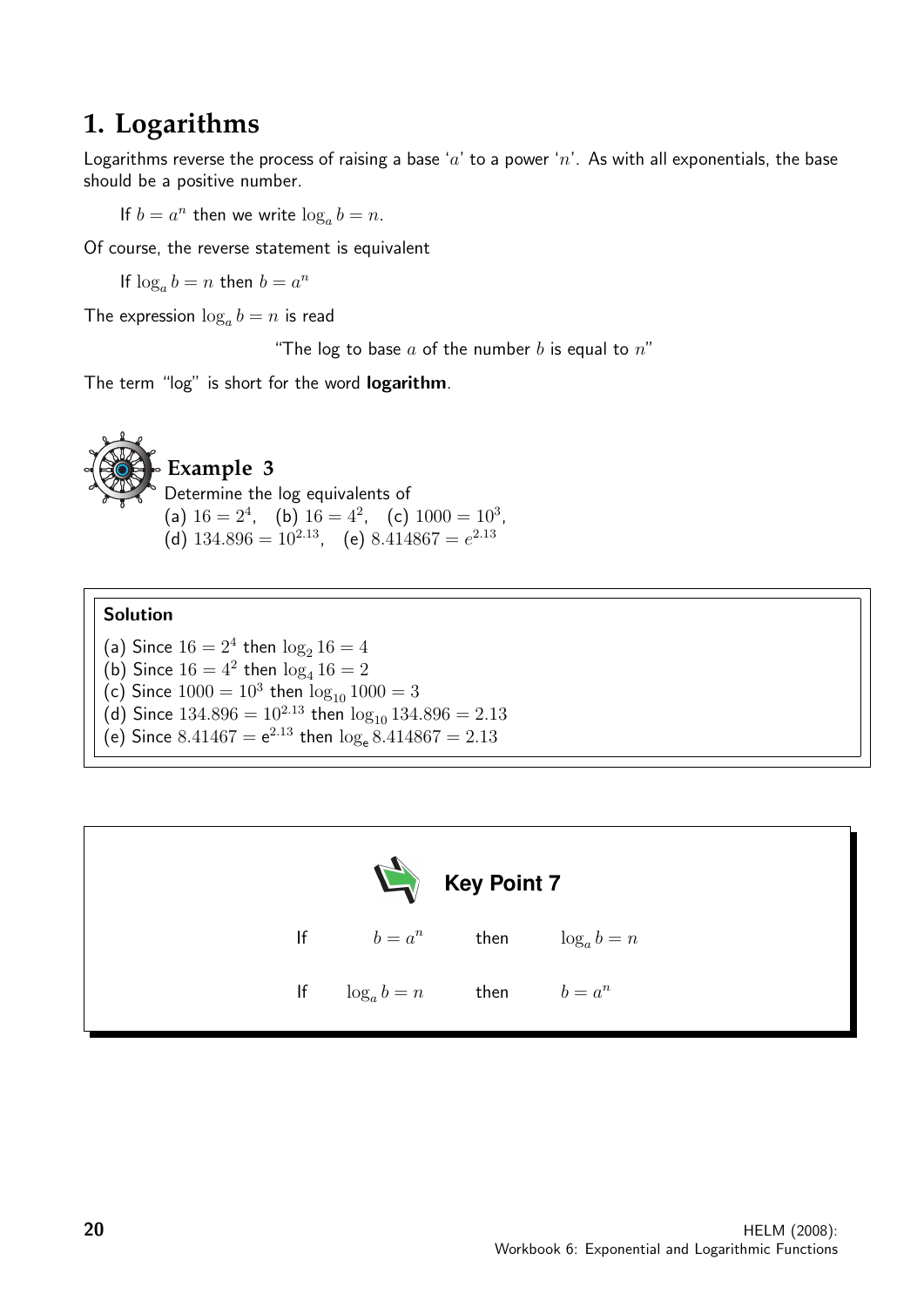

Find the log equivalent of (a)  $100 = 10^2$  (b)  $\frac{1}{100}$ 1000  $= 10^{-3}$ 

Here, on the right-hand sides, the base is 10 in each case so:



 $n + m = \log_a(bc)$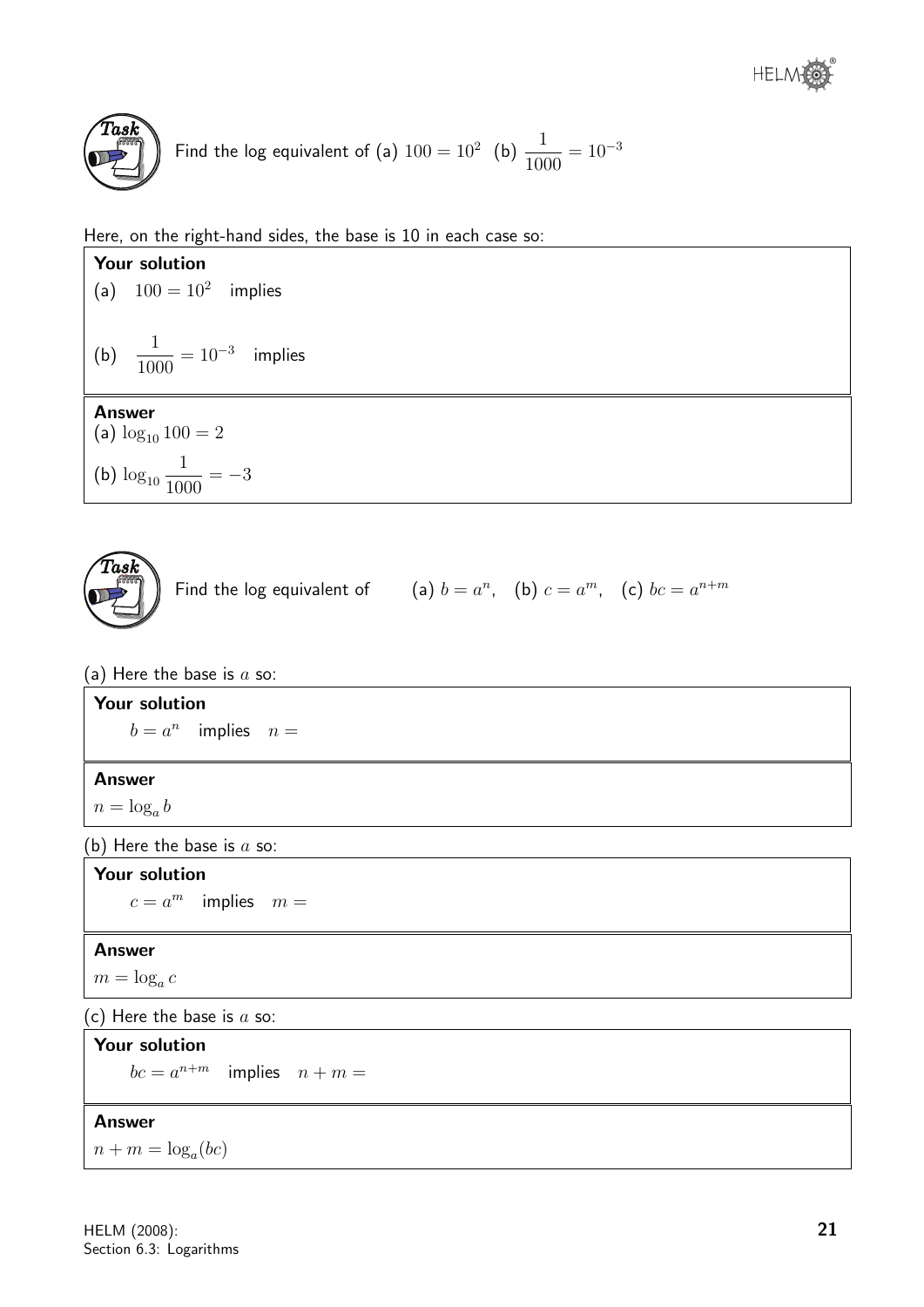From the last Task we have found, using the property of indices, that

 $\log_a(bc) = n + m = \log_a b + \log_a c.$ 

We conclude that the index law  $a^n a^m = a^{n+m}$  has an equivalent logarithm law

 $\log_a(bc) = \log_a b + \log_a c$ 

In words: "The log of a product is the sum of logs."

Indeed this property is one of the major advantages of using logarithms. They transform a **product** of numbers (a relatively difficult operation) to a sum of numbers (a relatively easy operation). Each index law has an equivalent logarithm law, true for any base, listed in the following Key Point:



# **2. Simplifying expressions involving logarithms**

To simplify an expression involving logarithms their laws, given in Key Point 8, need to be used.



**Solution**  
The third term 
$$
\log_{10}(4^2)
$$
 simplifies to  $2\log_{10} 4$  and the last term  
 $\log_{10}(\frac{10}{4}) = \log_{10} 10 - \log_{10} 4 = 1 - \log_{10} 4$   
So  $\log_{10} 2 - \log_{10} 4 + \log_{10}(4^2) + \log_{10}(\frac{10}{4}) = \log_{10} 2 - \log_{10} 4 + 2 \log_{10} 4 + 1 - \log_{10} 4 = \log_{10} 2 + 1$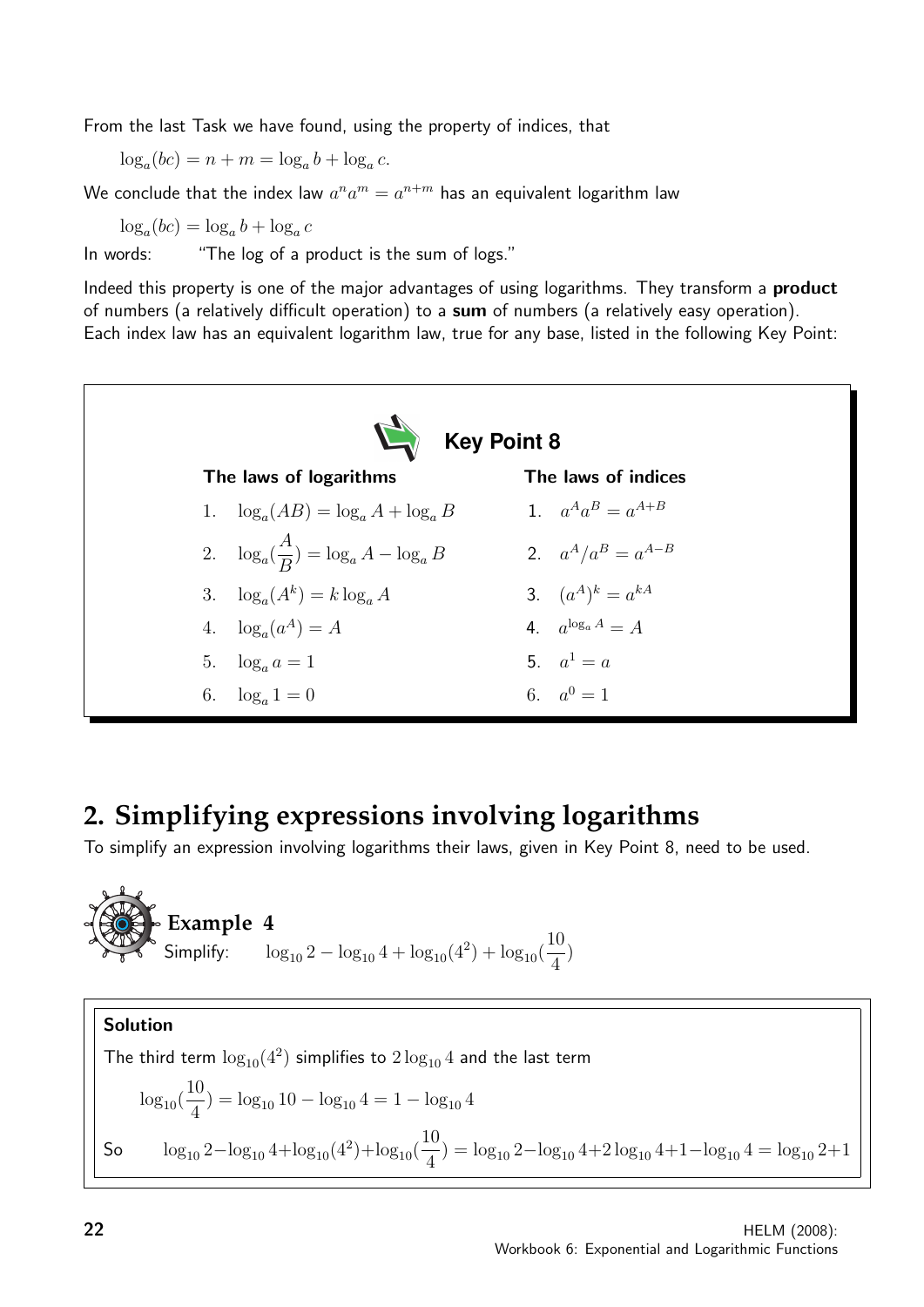



Simplify the expression:

$$
\log_{10}(\frac{1}{10}) - \log_{10}(\frac{10}{27}) + \log_{10}1000
$$

(a) First simplify  $\log_{10}($ 1 10 ):

### Your solution

 $\log_{10}($ 1 10  $) =$ 

Answer

 $\log_{10}($ 1  $\frac{1}{10}$ ) = log<sub>10</sub> 1 - log<sub>10</sub> 10 = 0 - 1 = -1

(b) Now simplify  $\log_{10}($ 10 27 ):

Your solution 10

 $\log_{10}($ 27  $) =$ 

Answer

 $\log_{10}($ 10  $\frac{18}{27}$ ) = log<sub>10</sub> 10 - log<sub>10</sub> 27 = 1 - log<sub>10</sub> 27

(c) Now simplify  $log_{10} 1000$ :

Your solution

Answer

3

(d) Finally collect all the terms together from (a), (b), (c) and simplify:

Your solution

#### **Answer**

 $-1 - (1 - \log_{10} 27) + 3 = 1 + \log_{10} 27$ 

# **3. Logs to base 10 and natural logs**

In practice only two kinds of logarithms are commonly used, those to base 10, written  $\log_{10}$  (or just simply log) and those to base e, written  $\log_e$  or more usually ln (called natural logarithms). Most scientific calculators will determine the logarithm to base 10 and to base e. For example,

 $\log 13 = 1.11394$  (implying  $10^{1.11394} = 13$ ),  $\ln 23 = 3.13549$  (implying  $e^{3.13549} = 23$ )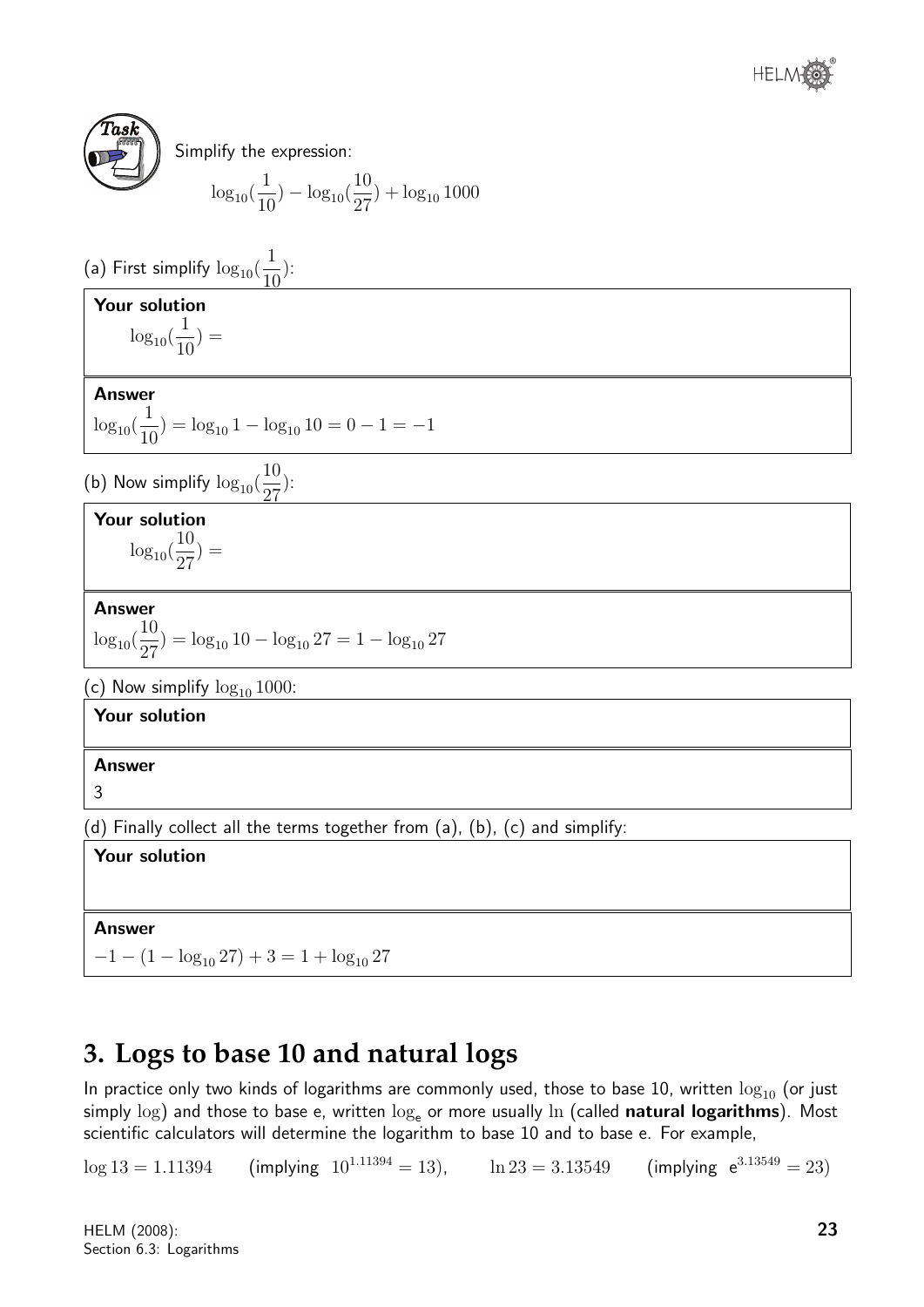

Use your calculator to determine (a)  $\log 10$ , (b)  $\log 1000000$ , (c)  $\log 0.1$ 

# Your solution (a)  $\log 10 =$  (b)  $\log 1000000 =$  (c)  $\log 0.1 =$ Answer (a) 1, (b) 6, (c)  $-1$ . Each of the above results could be determined directly, without the use of a calculator. For example: Since  $\log_a a = 1$  then  $\log 10 \ (\equiv \log_{10} 10) = 1$ .

Since  $\log_a A^k = k \log_a A$  then  $\log 1000000 = \log 10^6 = 6 \log 10 = 6$ . Since  $log_a($ A  $\left(\frac{H}{B}\right) = \log_a A - \log_a B$  and  $\log_a 1 = 0$  and  $\log_a a = 0$ , then  $\log 0.1 = \log(\frac{1}{16})$ 10  $) = \log 1 - \log(10) = -1$  $\widehat{T}$ as $\widehat{k}$ Use your calculator to determine (a)  $\ln 29.42$ , (b)  $\ln e$ , (c)  $\ln 0.1$ Your solution (a)  $\ln 29.42 =$  (b)  $\ln e =$  (c)  $\ln 0.1 =$ 

Answer

(a)  $\ln 29.42 = 3.38167$ , (b)  $\ln e = 1$ , (c)  $\ln 0.1 = -2.30258$ 

# **4. Changing base in logarithms**

It is sometimes required to express the logarithm with respect to one base in terms of a logarithm with respect to another base.

Now

 $b = a^n$ implies  $\log_a b = n$ 

where we have used logs to base  $a$ . What happens if, for some reason, we want to use another base,  $p$  say? We take logs (to base  $p$ ) of both sides of  $b = a^n$ :

 $\log_p(b) = \log_p(a^n) = n \log_p a$  (using one of the logarithm laws)

So

$$
n = \frac{\log_p(b)}{\log_p(a)} \qquad \text{that is} \qquad \log_a b = \frac{\log_p(b)}{\log_p(a)}
$$

This is the rule to be used when converting logarithms from one base to another.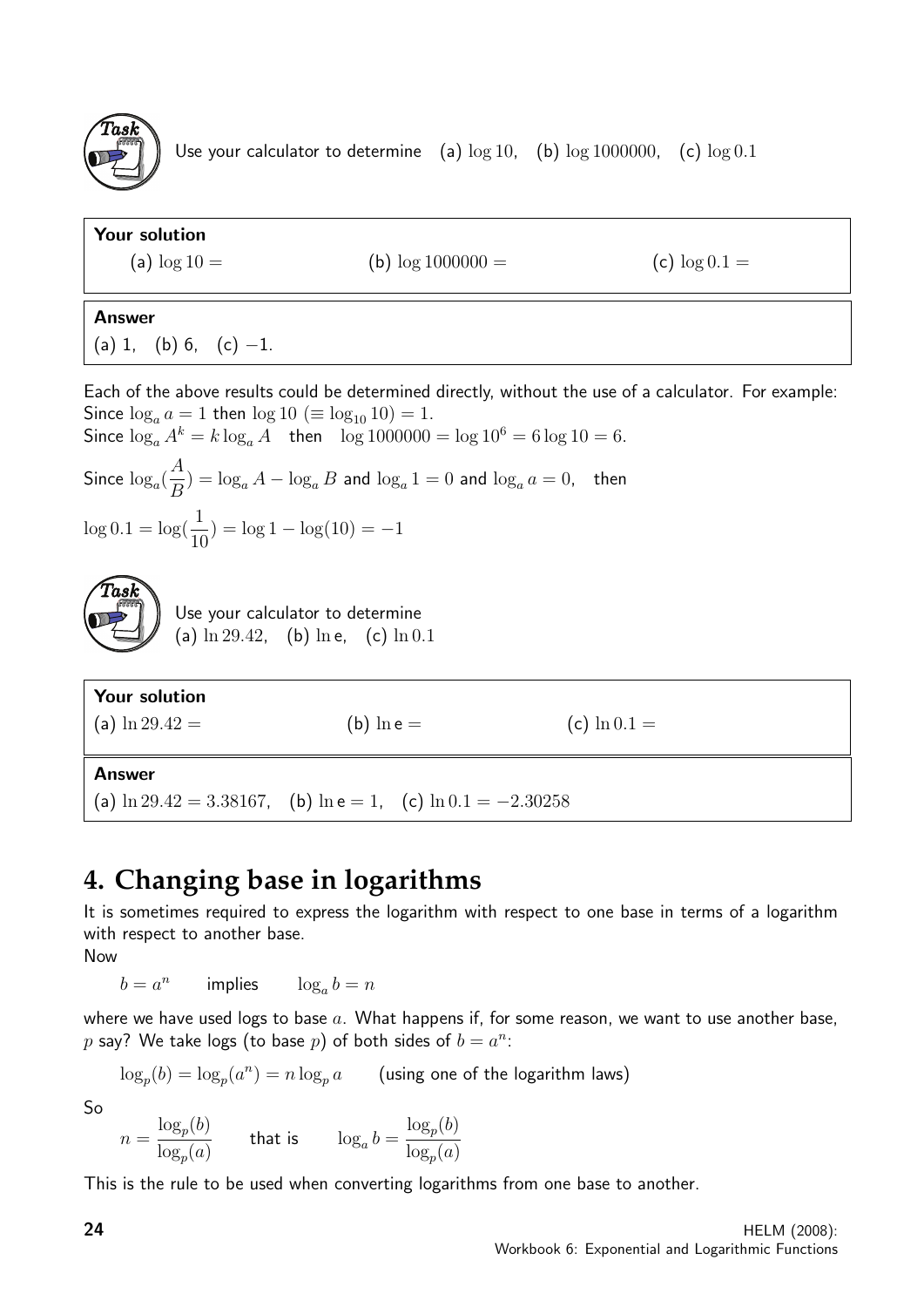



For base 10 logs:

$$
\log_a b = \frac{\log(b)}{\log(a)}
$$

For example,

$$
\log_3 7 = \frac{\log 7}{\log 3} = \frac{0.8450980}{0.4771212} = 1.7712437
$$

(Check, on your calculator, that  $3^{1.7712437} = 7$ ). For natural logs:

$$
\log_a b = \frac{\ln(b)}{\ln(a)}
$$

For example,

$$
\log_3 7 = \frac{\ln 7}{\ln 3} = \frac{1.9459101}{1.0986123} = 1.7712437
$$

Of course,  $\log_3 7$  cannot be determined directly on your calculator since logs to base 3 are not available but it can be found using the above method.



Use your calculator to determine the value of  $\log_{21} 7$  using first base 10 then check using base e.

Re-express  $\log_{21} 7$  using base 10 then base e:

**Your solution**  
\n
$$
\log_{21} 7 = \frac{\log 7}{\log 21} =
$$
\n
$$
\log_{21} 7 = \frac{\ln 7}{\ln 21} =
$$
\n**Answer**  
\n
$$
\log_{21} 7 = \frac{\log 7}{\log 21} = 0.6391511
$$
\n
$$
\log_{21} 7 = \frac{\ln 7}{\ln 21} = 0.6391511
$$